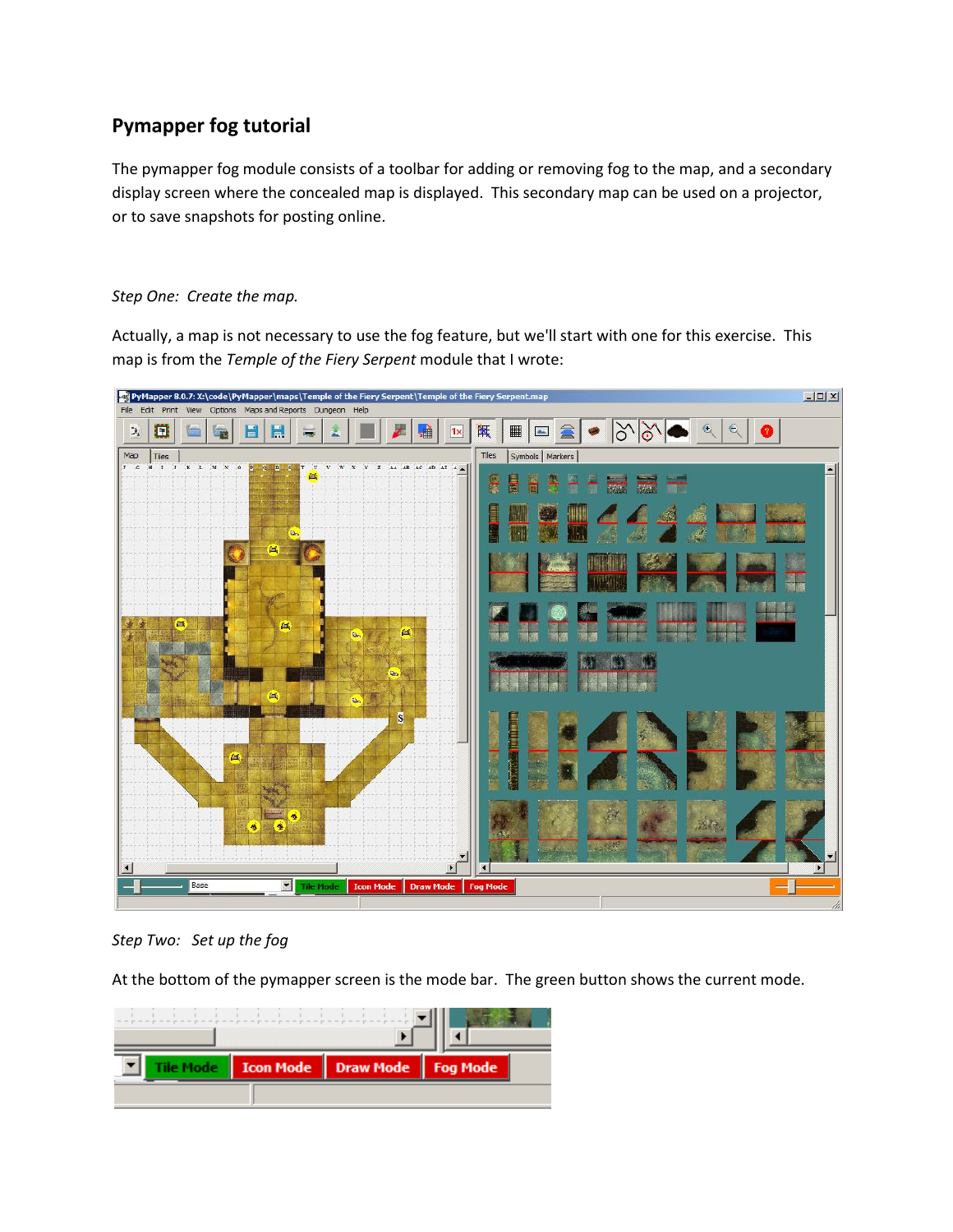Select the "Fog Mode" and the fog toolbar will appear:



Hover over any of the tools for a description of its function. Tools with a black icon add fog to the map, and tools with a white background remove fog. With the fog tools displayed, select the top left button to cover the entire map with fog.





Notice that the map window has dimmed slightly. This shows the extent of fog across the entire map. With the fog in place, let's turn on the secondary map display to see the map as a player would see it. From the **View** menu, select the "**Secondary Map Viewport"** option. With that, the Player View window appears: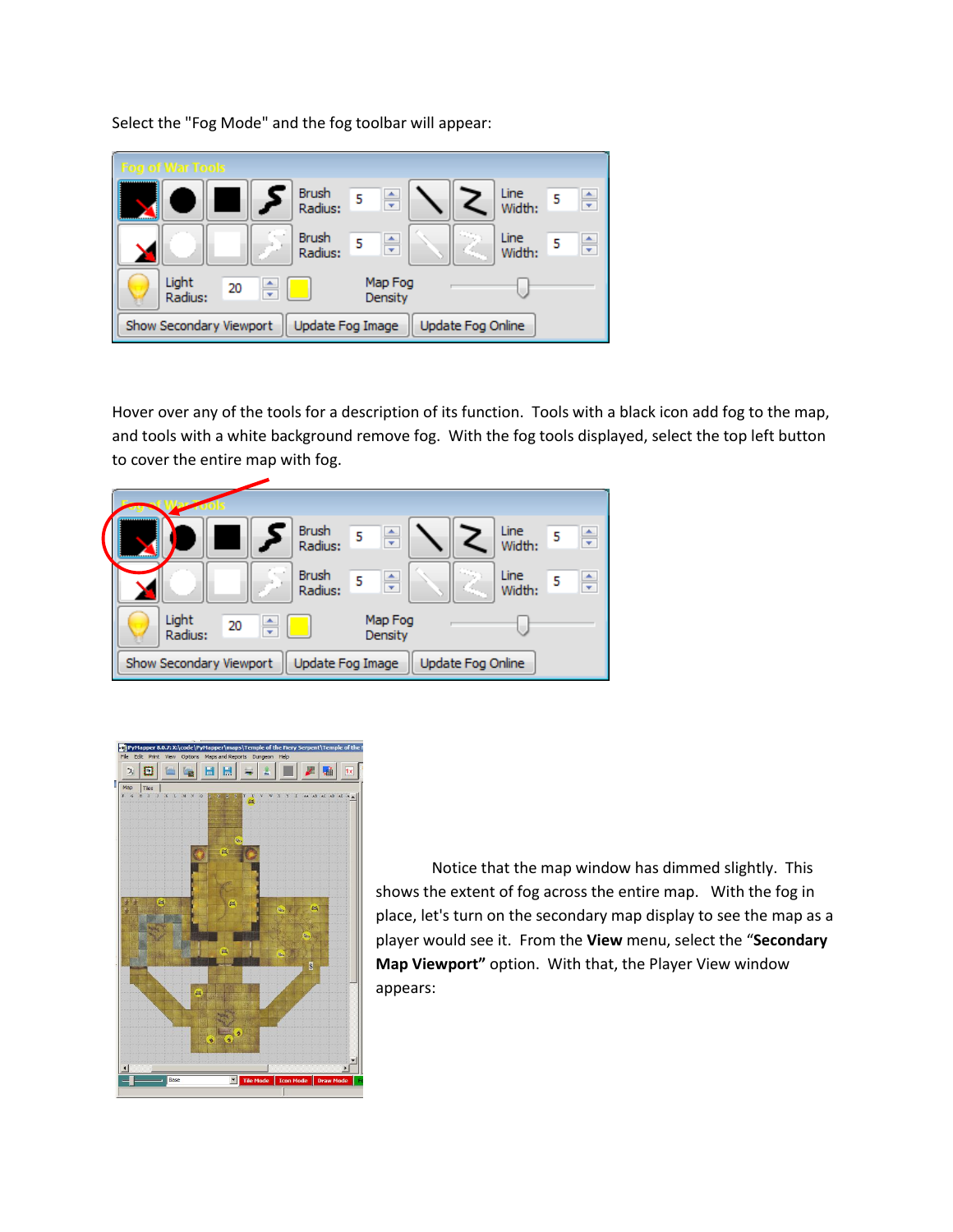| <b>Player View</b>                                                              | $\Box$ $\Box$ $\Box$ |
|---------------------------------------------------------------------------------|----------------------|
| Duplate Image   Update Image to ftp site       Q   K   Q<br><b>Close Window</b> | Save Current Image   |
|                                                                                 |                      |
|                                                                                 |                      |
|                                                                                 |                      |
|                                                                                 |                      |
|                                                                                 | Ξ                    |
|                                                                                 |                      |
|                                                                                 |                      |
|                                                                                 |                      |
|                                                                                 |                      |
|                                                                                 |                      |
|                                                                                 |                      |
|                                                                                 |                      |
|                                                                                 |                      |
|                                                                                 |                      |
|                                                                                 |                      |
|                                                                                 |                      |
|                                                                                 | ┯                    |
| H)<br>∢                                                                         | Þ<br>$\mathcal{A}$   |

The screen is black of course since we just placed fog on the entire map. Let's reveal the entrance for the players. Select the reveal fog square button, and drag a rectangle across the temple entrance on the map window.



Then hit the "Update Image" button on the Player View screen, or on the fog-of-war tools dialog.

The freehand and line modes have an additional setting for the brush radius and line width. This measurement is not in pixels, but is instead tied to the drawing scale as set in the program options. This value is the width of the brush in 'scale feet' of the map. The map scale can be changed in the **Program Options**, selected from the **Options** menu.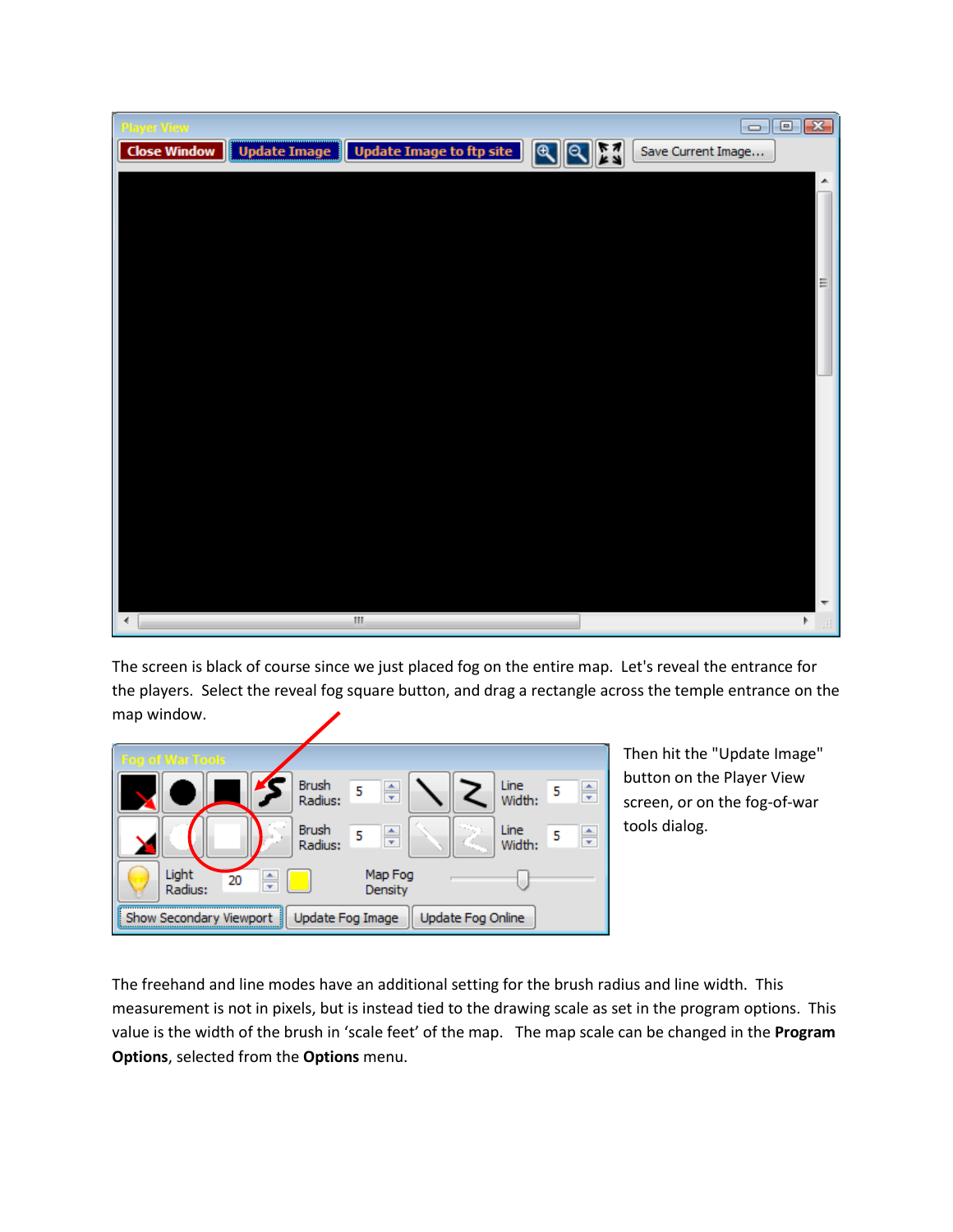The arrows show where I drew a rectangle showing the steps of the temple. As the players progress, you can reveal more using the fog tools.



You can change the color of the fog shown on the map window by going to the *Options* menu and selecting *Program*.

The map window fog display can be also be turned on or off by selecting the display toggle on the menu bar. Note that this option only affects the map window display; to reveal all on the secondary display, select the "Remove all fog" tool from the dialog.

## **Using Pymapper Online**

New in version 9.4, pymapper can upload images to a remote ftp site. This can be used to share map images online, or to facilitate fog-of-war views to players. To use this feature, you must have an available ftp server for the images to reside on. Follow these steps to upload the images.

First, enter your login information into pymapper. Select "**FTP Settings**" from the **Options** menu. The following prompt will come up: